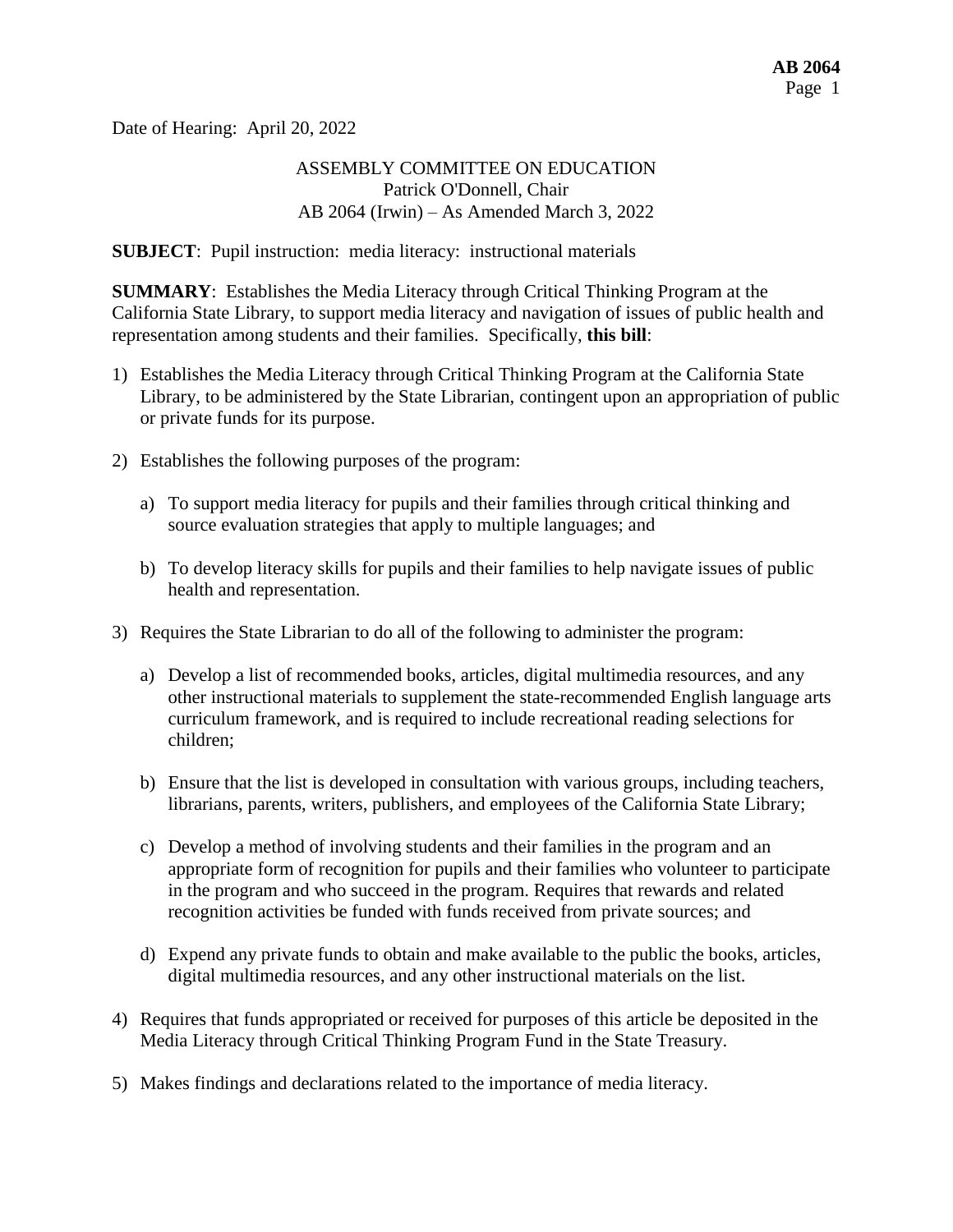### **EXISTING LAW**:

- 1) Defines the following terms:
	- a) "Digital citizenship" means a diverse set of skills related to current technology and social media, including the norms of appropriate, responsible, and healthy behavior; and
	- b) "Media literacy" means the ability to access, analyze, evaluate, and use media and encompasses the foundational skills that lead to digital citizenship.
- 2) Requires the California Department of Education (CDE), by July 1, 2019, to make available to school districts on its website a list of resources and instructional materials on media literacy, including media literacy professional development programs for teachers.
- 3) Establishes the California State Library, under the direction of the State Librarian, and lists among the responsibilities of the office to purchase and maintain materials and equipment as necessary to carry out California State Library programs and services consistent with wellestablished library standards.

#### **FISCAL EFFECT**: Unknown

#### **COMMENTS**:

*Need for the bill.* The author states, "Propaganda, misinformation and 'fake news' have the potential to polarize public opinion, undermine commonsense public health measures, promote violent extremism and hate speech, and ultimately, to undermine trust in the democratic processes. The COVID-19 pandemic and 2020 Presidential Election have made clear that large groups of people are unable to agree on basic facts, such as Joe Biden being legitimately elected or the efficacy of masks and vaccines to prevent transmission and infection of COVID-19.

AB 2064 will recognize and uplift librarians as ideal partners for our K-12 educators in the fight against mis- and disinformation. The bill tasks the California State Library with developing toolkits to teach pupils and their families basic media literacy skills through critical thinking that can be used across disciplines and languages. The bill is modeled after the California Reading Initiative and will require the State Librarian to develop a list of recommended books, articles, digital multimedia resources, and any other instructional materials to support media literacy instruction through critical thinking, which will then be made available to school, municipal, and county libraries across the state."

*Who develops curriculum for California public schools?* California's public school curriculum is based on content standards in various subjects, including English-Language Arts, Mathematics, Science, History-Social Science, Physical Education, English Language Development, Career Technical Education, Health Education, World Languages, and Visual and Performing Arts. These standards are developed by the Instructional Quality Commission (IQC) through a public process, and are adopted by the State Board of Education (SBE).

These standards form the basis of California's curriculum frameworks. The frameworks guide the implementation of these standards, and are used to establish criteria for the evaluation of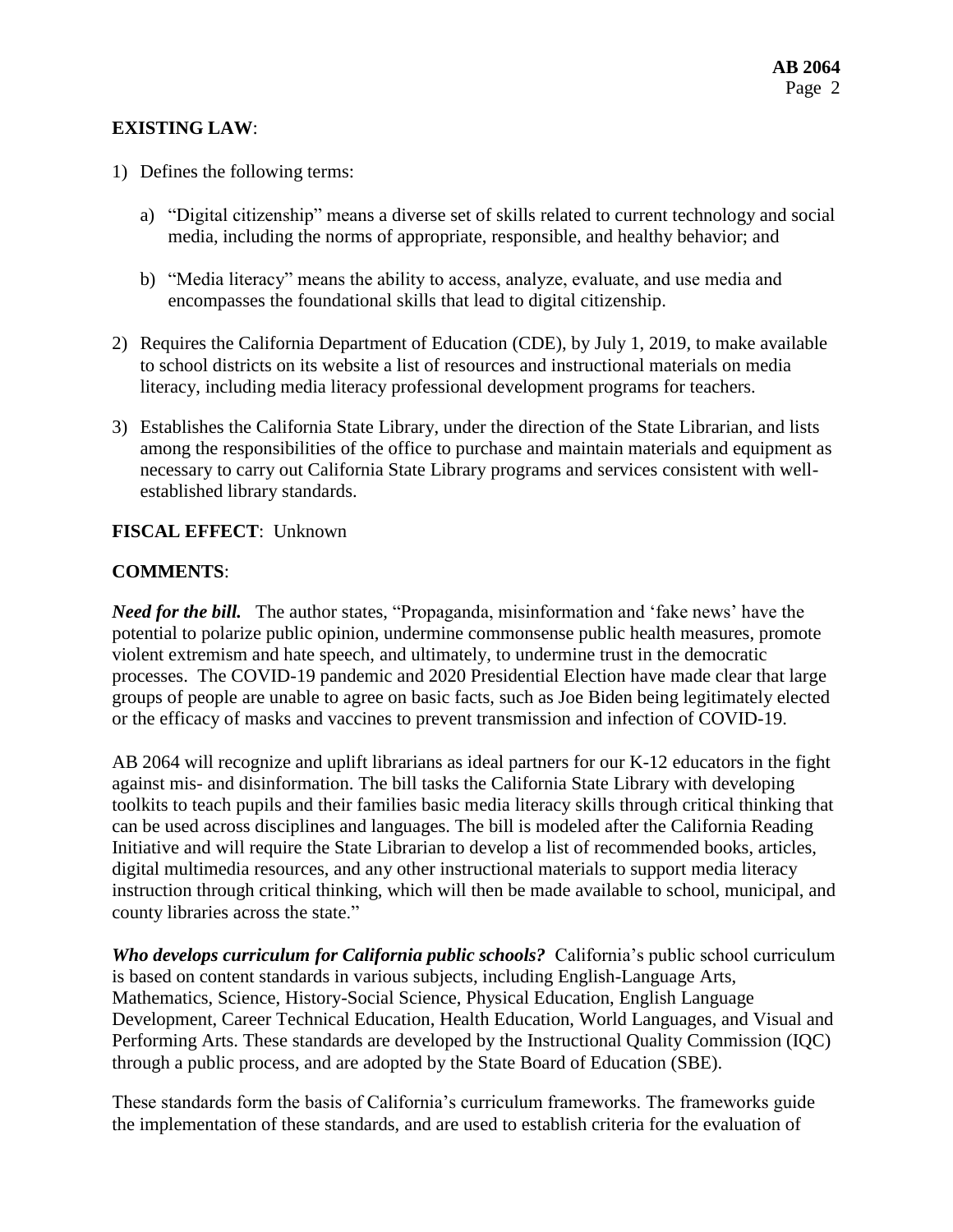instructional materials for state adoption for grades kindergarten through grade eight. They also guide district selection of instructional materials for grades nine through twelve. In addition to developing standards in the above subject areas, the Superintendent of Public Instruction (SPI) is has been directed by law to develop model curricula on different topics, such as those on the life of Cesar Chavez, human rights and genocide, and ethnic studies, for voluntary use by educators.

*What is media literacy?* According to the National Association for Media Literacy Education, media literacy is the ability to access, analyze, evaluate and create media in a variety of forms.

The Center for Media Literacy offers another definition: "Media literacy empowers people to be both critical thinkers and creative producers of an increasingly wide range of messages using image, language, and sound. It is the skillful application of literacy skills to media and technology messages."

*What does media literacy education look like?* The CDE lists the following examples of media literacy activities in different grade spans on its website:

- Elementary students use a library catalog to locate a book on recycling, which informs their task of photographing examples of recycling in their neighborhoods to share on their class wiki. In this example, students are accessing information through the library catalog, using it to inform their task. They are then using media to share information through photography on their class wiki—this involves production, communication, and following norms of online behavior with digital citizenship.
- Middle schoolers use a spreadsheet to organize data they collect about pets' exercise habits, which they will analyze for a science fair project. In this example, students are using technology to use information effectively. They are then analyzing that information to arrive at conclusions for a project—that project will involve further skills in communication of that information to a particular audience.
- High schoolers locate articles in a database about data privacy, which is the basis for the students' video production that gives recommendations for teens to protect personal information. In this example, students are accessing information through the database, and then analyzing that information to produce a video, involving communication skills. The topic is data privacy, which includes elements of digital citizenship.

Three additional examples of media literacy lessons from publicly available curricula are shown below:

- Through the Media Smarts curriculum (in use in Canada) students in Kindergarten to third grade can learn how to identify advertising through a lesson titled "Can you spot the ad?" with the objective of teaching students about the concept of branded content, and differences between branded and non-branded images and videos in online and offline contexts.
- Through the Cyber Civics curriculum for middle school students, students learn the difference between "consuming" and "producing" media, how to read and create visual media and become less susceptible to visual manipulations, receive safety training related to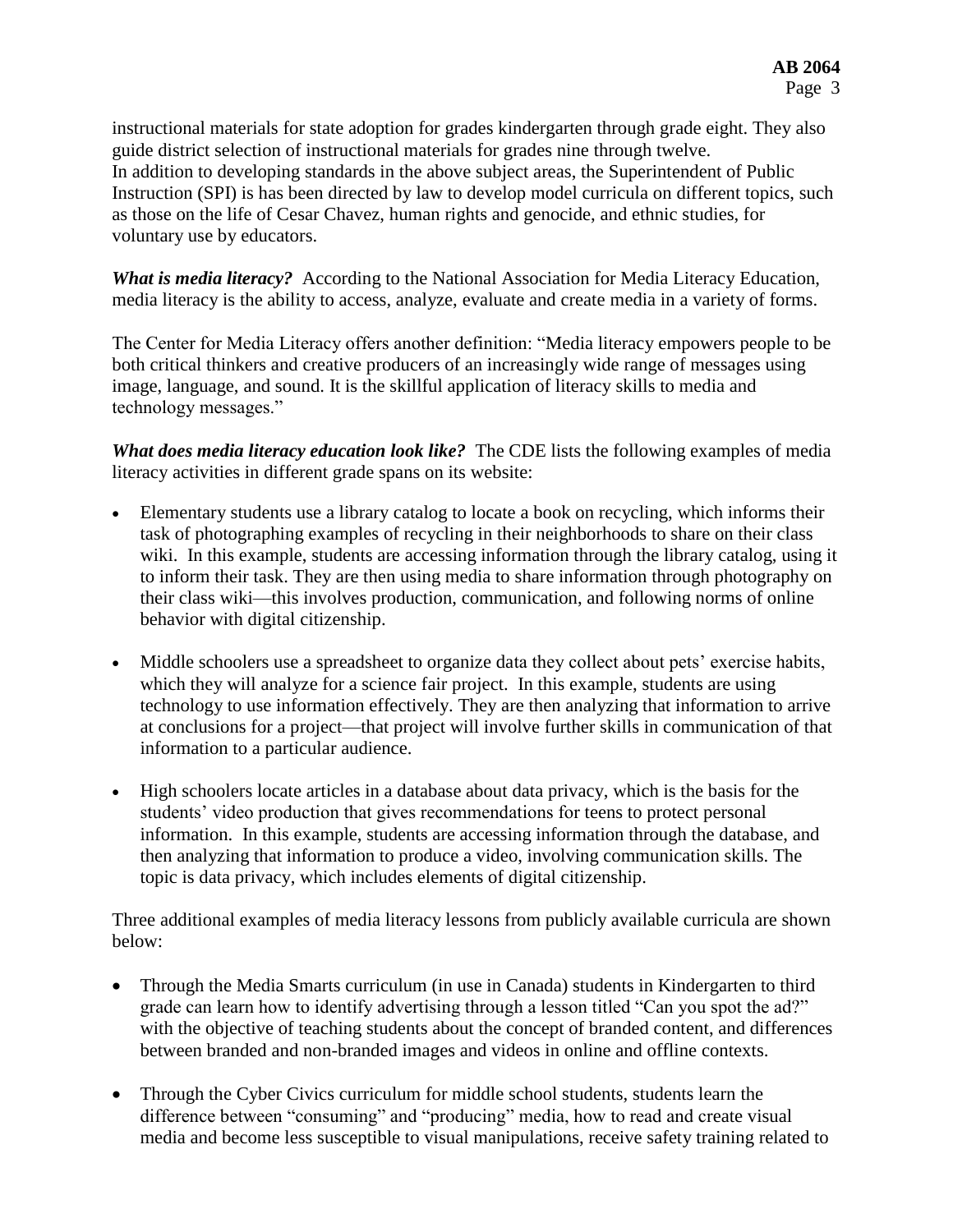the consequences of "sexting," and learn how misinformation can spread via the Internet and social media and even find its way into the news.

 Through the Facing History and Ourselves media literacy unit titled "Facing Ferguson: News Literacy in a Digital Age," high school students investigate the choices and challenges facing journalists as they report on a story, explore the impact of social media on the traditional news cycle and understand the role it can play in influencing public opinion and the press, develop critical thinking and news literacy skills to help students find reliable information to make decisions, take action, and responsibly share news through social media, and consider their role as citizens in a democracy and their responsibilities as civic participants and citizen watchdogs.

*Information literacy in California Model School Library standards.*The California Model School Library Standards for California Schools, adopted by the SBE in 2011, incorporate "information literacy" skills, in which students "learn to access, evaluate, use, and integrate information and ideas found in print, media, and digital resources, enabling them to function in a knowledge-based economy and technologically oriented society." "Information" is defined broadly to include words (whether printed or spoken), visual images (including photographs and artwork), and music.

The standards are organized into four concepts (accessing, evaluating, using, and integrating information) which contain standards spanning all of the grades. In the area of evaluating information, students are expected to be able to determine the relevance of information; assess the comprehensiveness, currency, credibility, authority, and accuracy of resources; and consider the need for additional information.

The state's content standards for English Language Arts students also include at least one reference to media literacy. In grades 9 -12 students are expected to learn to "Integrate multiple sources of information presented in diverse media or formats (e.g., visually, quantitatively, orally) evaluating the credibility and accuracy of each source."

*Media literacy resources listed on CDE website.* This bill proposes to require the California State Librarian to develop a list of recommended books, articles, digital multimedia resources, and any other instructional materials on media literacy to supplement the state English language arts curriculum framework.

Pursuant to SB 830 (Dodd), Chapter 448, Statutes of 2018, the CDE has listed on its website resources and instructional materials on media literacy, including media literacy professional development programs for teachers. This list includes ten curriculum resources, eleven resources for professional development, and five resources for media production.

*Recommended Committee amendments. Staff recommends the bill be amended to* remove any proposed responsibilities of the State Library to develop or identify media literacy resources for schools, and instead require that these activities be carried out for the benefit of individuals, and county and municipal libraries.